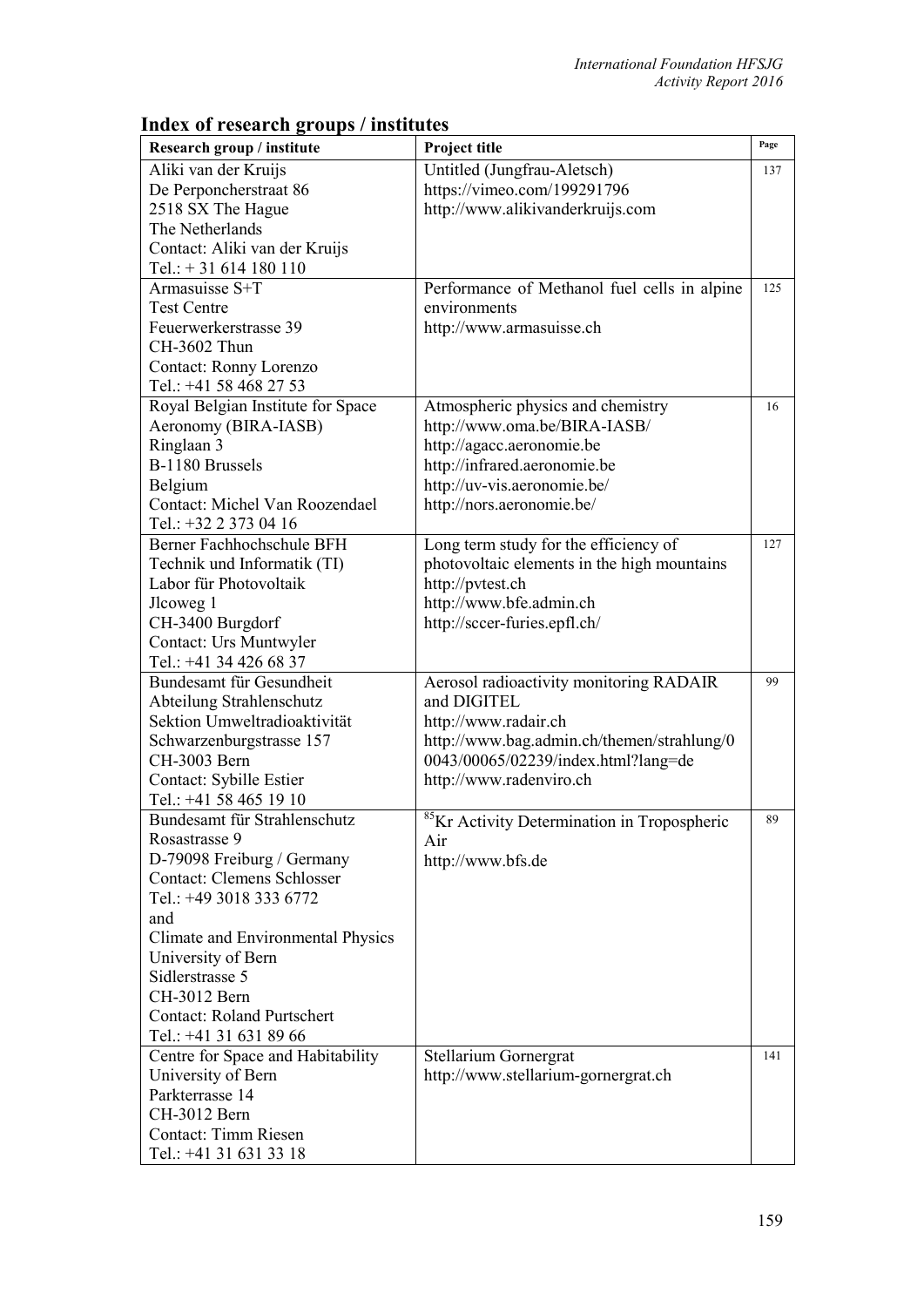| Research group / institute                             | Project title                                 | Page |
|--------------------------------------------------------|-----------------------------------------------|------|
| Department of Environmental                            | Biological ice nucleators at cloud height     | 39   |
| Sciences                                               | https://umweltgeo.unibas.ch/forschung/abgesc  |      |
| University of Basel                                    | hlossenee-projekte/biological-nucleators/     |      |
| Bernoullistrasse 30                                    |                                               |      |
| CH-4056 Basel                                          |                                               |      |
| <b>Contact: Franz Conen</b>                            |                                               |      |
| Tel.: +41 61 207 04 81                                 |                                               |      |
| Department of Environmental                            | Baseline characterisation of air masses using | 85   |
| Sciences                                               | radon-222                                     |      |
| University of Basel                                    | http://radon.unibas.ch/                       |      |
| Bernoullistrasse 30                                    | http://www.ansto.gov.au/ResearchHub/IER/R     |      |
| CH-4056 Basel                                          | esearch/IsotopesinClimate/AtmosphericMixin    |      |
| <b>Contact: Franz Conen</b>                            | g/index.htm                                   |      |
| Tel.: +41 61 207 04 81                                 | http://www.gl.ethz.ch/research/bage/icos-     |      |
|                                                        | ch/jungfraujoch.html                          |      |
| Department of Electric and                             | φ dependence study of Tauwer prototype        | 106  |
| <b>Electronics Engineering</b>                         | detector and correlation study of cosmic ray  |      |
| Giresun University                                     | rate with solar activity                      |      |
| 28200 Giresun, Turkey                                  | http://pciori13.roma1.infn.it/                |      |
| Contact: Ali Yilmaz                                    |                                               |      |
| Tel.: +90 535 592 1113                                 |                                               |      |
| and                                                    |                                               |      |
| Department of Physics                                  |                                               |      |
| University of Rome La Sapienza                         |                                               |      |
| Piazza A. Moro 5                                       |                                               |      |
| 00185 Rome / Italy                                     |                                               |      |
| Contact: Maurizio Iori                                 |                                               |      |
| Tel.: +39 6 499 144 22                                 |                                               |      |
| Department of Physics                                  | Investigation of free tropospheric nucleation | 36   |
| University of Helsinki                                 | https://www.helsinki.fi/en                    |      |
| Gustaf Hällströmin katu 2a                             |                                               |      |
| FI-00560 Helsinki                                      |                                               |      |
| Contact: Federico Bianchi                              |                                               |      |
| Tel.: $+358403268723$                                  |                                               |      |
| Eawag                                                  | Iodine, selenium, bromine, and sulfur         | 82   |
| Department Water Resources and                         | speciation in precipitation from Jungfraujoch |      |
| Drinking Water, Environmental                          | and Pic du Midi                               |      |
| Inorganic Geochemistry Group                           |                                               |      |
| Überlandstrasse 133                                    |                                               |      |
| CH-8600 Dübendorf                                      |                                               |      |
| <b>Contact: Elke Suess</b>                             |                                               |      |
| Tel.: +41 58 765 5956                                  | Continous measurement of stable CO2           |      |
| Empa                                                   |                                               | 60   |
| Laboratory for Air Pollution and                       | isotopes at Jungfraujoch, Switzerland         |      |
| <b>Environmental Technology</b><br>Überlandstrasse 129 | http://empa.ch/web/s503/laser                 |      |
| CH-8600 Dübendorf                                      |                                               |      |
| Contact: Lukas Emmenegger                              |                                               |      |
| Tel.: +41 58 765 46 99                                 |                                               |      |
|                                                        |                                               |      |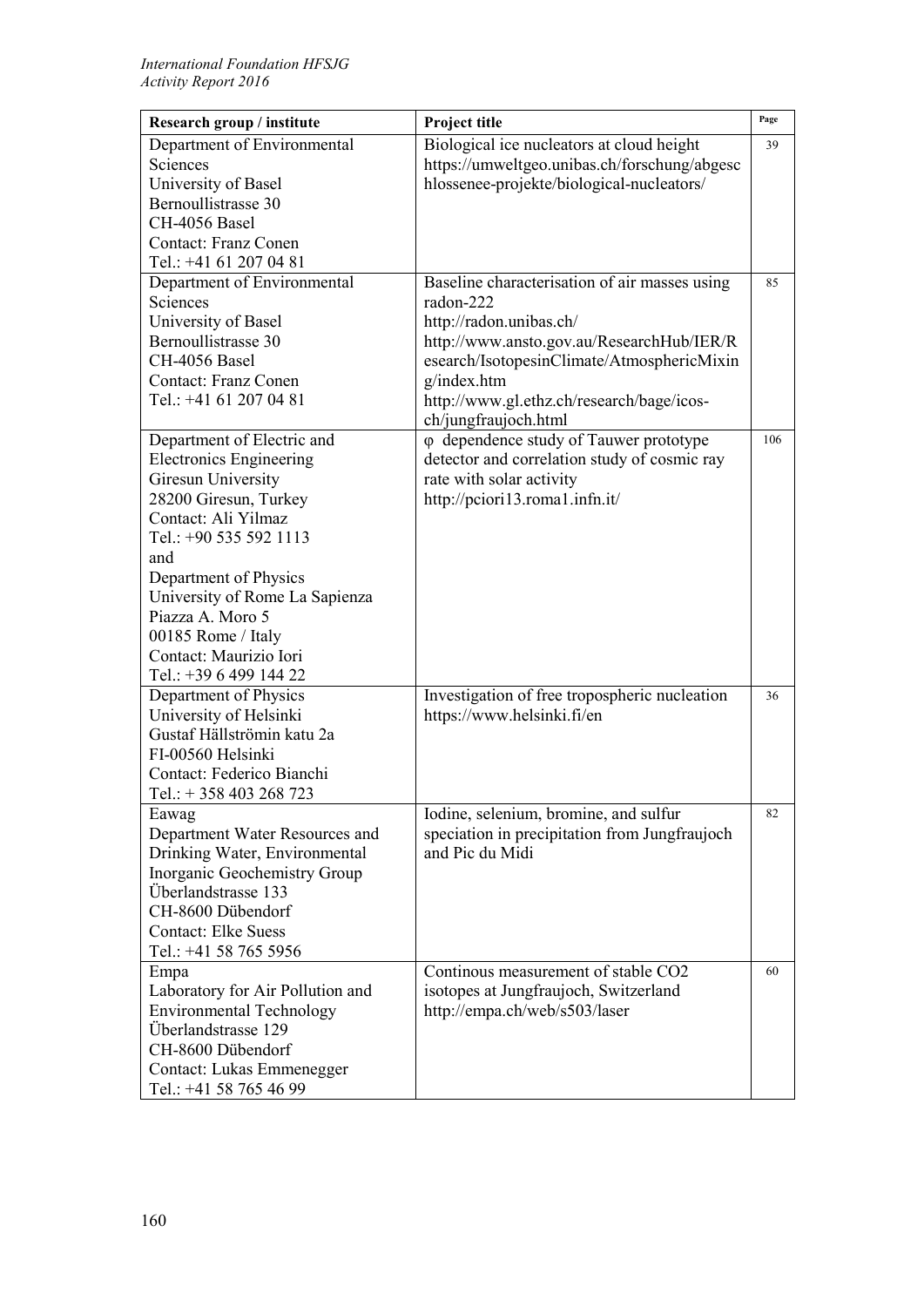| Research group / institute               | Project title                                  | Page |
|------------------------------------------|------------------------------------------------|------|
| Empa                                     | Isotopic composition of $N_2O$ at Jungfraujoch | 71   |
| Laboratory for Air Pollution and         | <b>High Altitude Station</b>                   |      |
| <b>Environmental Technology</b>          | http://www.empa.ch                             |      |
| Überlandstrasse 129                      |                                                |      |
| CH-8600 Dübendorf                        |                                                |      |
| Contact: Joachim Mohn                    |                                                |      |
| Tel.: +41 58 765 46 87                   |                                                |      |
| Empa                                     | National Air Pollution Monitoring Network      | 58   |
| Swiss Federal Laboratories for           | (NABEL))                                       |      |
| Materials Science and Technology         | http://empa.ch/web/s503/nabel                  |      |
| Überlandstrasse 129                      | http://umwelt-                                 |      |
| CH-8600 Dübendorf                        | schweiz.ch/buwal/de/fachgebiete/fg luft/luftb  |      |
| <b>Contact: Martin Steinbacher</b>       | elastung/index.html                            |      |
| Tel.: +41 58 765 40 48                   |                                                |      |
| Empa                                     | Halogenated Greenhouse Gases at                | 74   |
| Swiss Federal Laboratories for           | Jungfraujoch                                   |      |
| Materials Science and Technology         | http://empa.ch/web/s503/climate-gases          |      |
| Überlandstrasse 129                      | http://agage.mit.edu/                          |      |
| CH-8600 Dübendorf                        |                                                |      |
| Contact: Martin K. Vollmer               |                                                |      |
| Tel.: +41 58 765 42 42                   |                                                |      |
| ETH Zürich                               | PermaSense                                     | 114  |
| <b>Computer Engineering and Networks</b> | http://www.permasense.ch                       |      |
| Laboratory (TIK)                         | http://data.permasense.ch                      |      |
| Gloriastrasse 35                         |                                                |      |
| CH-8092 Zürich                           |                                                |      |
| Contact: Jan Beutel                      |                                                |      |
| Tel.: +41 44 632 70 32                   |                                                |      |
| ETH Zürich                               | Assessment of high altitude aerosol and cloud  | 57   |
| Institute for Atmospheric and            | characteristics, cirrus cloud climatology      |      |
| <b>Climate Science</b>                   | http://www.iac.ethz.ch                         |      |
| Universitätsstrasse 16                   |                                                |      |
| CH-8092 Zürich                           |                                                |      |
| Contact: Ulrich Krieger                  |                                                |      |
| Tel.: +41 44 633 40 07                   |                                                |      |
| ETH Zürich                               | SwissQuick: Emissions and imissions of         | 80   |
| Institut für Chemie- und                 | atmospheric mercury in Switzerland             |      |
| Bioingenieurwissenschaften               | http://www.sust-chem.ethz.ch                   |      |
| Vladimir-Prelog-Weg 1                    |                                                |      |
| CH-8093 Zürich                           |                                                |      |
| <b>Contact: Basil Denzler</b>            |                                                |      |
| Tel.: +41 44 633 44 14                   |                                                |      |
| ETH Zürich                               | 7Be, 10Be and 36Cl in monthly precipitation    | 78   |
| Labor für Ionenstrahlphysik (LIP)        | http://www.ams.ethz.ch                         |      |
| Otto-Stern-Weg 5                         |                                                |      |
| CH-8093 Zürich                           |                                                |      |
| <b>Contact: Christof Vockenhuber</b>     |                                                |      |
| Tel.: +41 44 633 3885                    |                                                |      |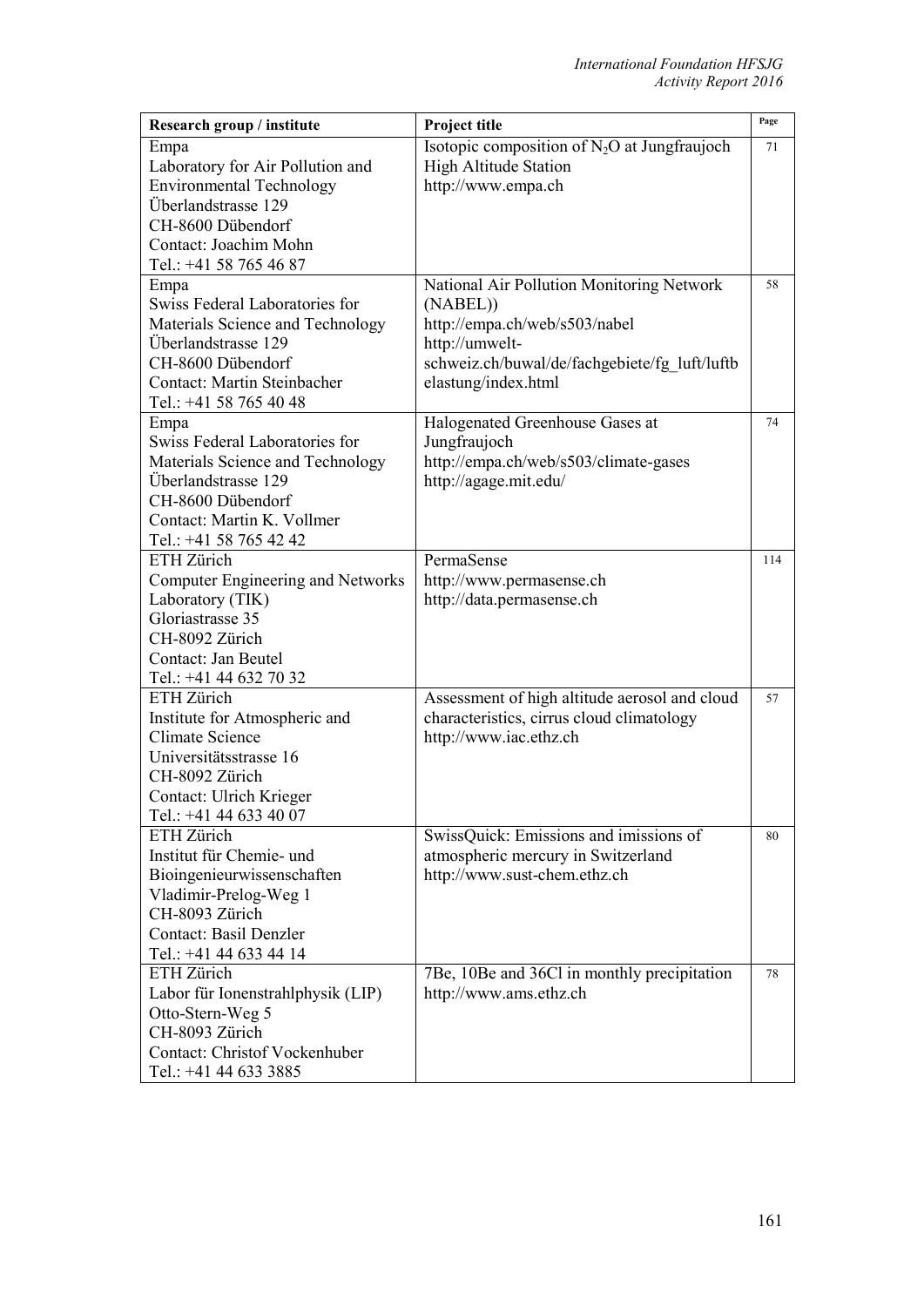| Research group / institute               | Project title                                              | Page |
|------------------------------------------|------------------------------------------------------------|------|
| ETH Zürich                               | Glaciological investigations on the Grosser                | 112  |
| Versuchsanstalt für Wasserbau,           | Aletschgletscher                                           |      |
| Hydrologie und Glaziologie (VAW)         | http://www.glaciology.ethz.ch                              |      |
| Hönggerbergring 26                       | http://www.glamos.ch                                       |      |
| CH-8093 Zürich                           |                                                            |      |
| <b>Contact: Andreas Bauder</b>           |                                                            |      |
| Tel.: +41 44 632 4112                    |                                                            |      |
| Federal Office of Meteorology and        | Watch<br>Radiation<br>Global<br>Atmosphere                 | 54   |
| <b>Climatology MeteoSwiss</b>            | Measurements                                               |      |
| Station Aérologique                      | http://www.meteoswiss.admin.ch/home/meas                   |      |
| Ch. de l'Aérologie 1                     | urement-and-forecasting-                                   |      |
| CH-1530 Payerne                          | systems/atmosphere/strahlungsmessnetz.html                 |      |
| Contact: Laurent Vuilleumier             | http://wrdc-mgo.nrel.gov/                                  |      |
| Tel.: +41 58 460 95 41                   |                                                            |      |
| Helmholtz Zentrum München                | Influence of environmental parameters on                   | 94   |
| <b>Institute of Radiation Protection</b> | secondary neutrons from cosmic rays at high                |      |
| Ingolstädter Landstrasse 1               | altitudes in Alpine region                                 |      |
| D-85764 Neuherberg                       | http://www.helmholtz-muenchen.de                           |      |
| <b>Contact: Vladimir Mares</b>           |                                                            |      |
| Tel.: +49 89 3187 2652                   |                                                            |      |
| Helmholtz Zentrum München                | radionuclides<br>Environmental<br>and<br>stable            | 47   |
| German Research Center for               | isotopes as tracers for transport processes in             |      |
| <b>Environmental Health</b>              | snow                                                       |      |
| <b>Institute of Radiation Protection</b> | http://www.helmholtz-muenchen.de/iss                       |      |
| Ingolstädter Landstrasse 1               | http://www.schneefernerhaus.de/en/forschung                |      |
| D-85764 Neuherberg                       | /vao-ii.html                                               |      |
| Contact: Kerstin Hürkamp                 |                                                            |      |
| Tel.: +49 89 3187 2582                   |                                                            |      |
| Institut für Umweltphysik                | observations<br>of<br>14CO <sub>2</sub><br>Long-term<br>at | 87   |
| Universität Heidelberg                   | Jungfraujoch                                               |      |
| Im Neuenheimer Feld 229                  | http://www.iup.uni-heidelberg.de/institut/                 |      |
| D-69120 Heidelberg                       | forschung/groups/kk/                                       |      |
| Contact: Ingeborg Levin                  |                                                            |      |
| Tel.: +49 6221 546330                    |                                                            |      |
| Institut für Umweltphysik                | Glaciological and geophysical survey at Colle              | 147  |
| Universität Heidelberg                   | Gnifetti glacier for improved 3D<br>flow                   |      |
| Im Neuenheimer Feld 229                  | modelling and ice core interpretation                      |      |
| D-69120 Heidelberg                       | http://www.iup.uni-                                        |      |
| Contact: Carlo Licciulli                 | heidelberg.de/institut/forschung/groups/glaci              |      |
| Tel.: +49 622 154 6512                   |                                                            |      |
| Institute for Atmospheric and            | Field measurements of aerosols acting as ice               | 26   |
| Climate Science                          | nuclei and their influence on mixed-phase                  |      |
| ETH Zurich                               | clouds                                                     |      |
| Universitätsstrasse 16                   | Cloud microphysics (HOLIMO II) and ice                     |      |
| CH-8092 Zürich                           | nuclei (HINC) measurements                                 |      |
| Contact: Zamin Kanji                     | http://www.bacchus-env.eu/in/index.php                     |      |
| Tel.: +41 44 633 6161                    | http://www.iac.ethz.ch                                     |      |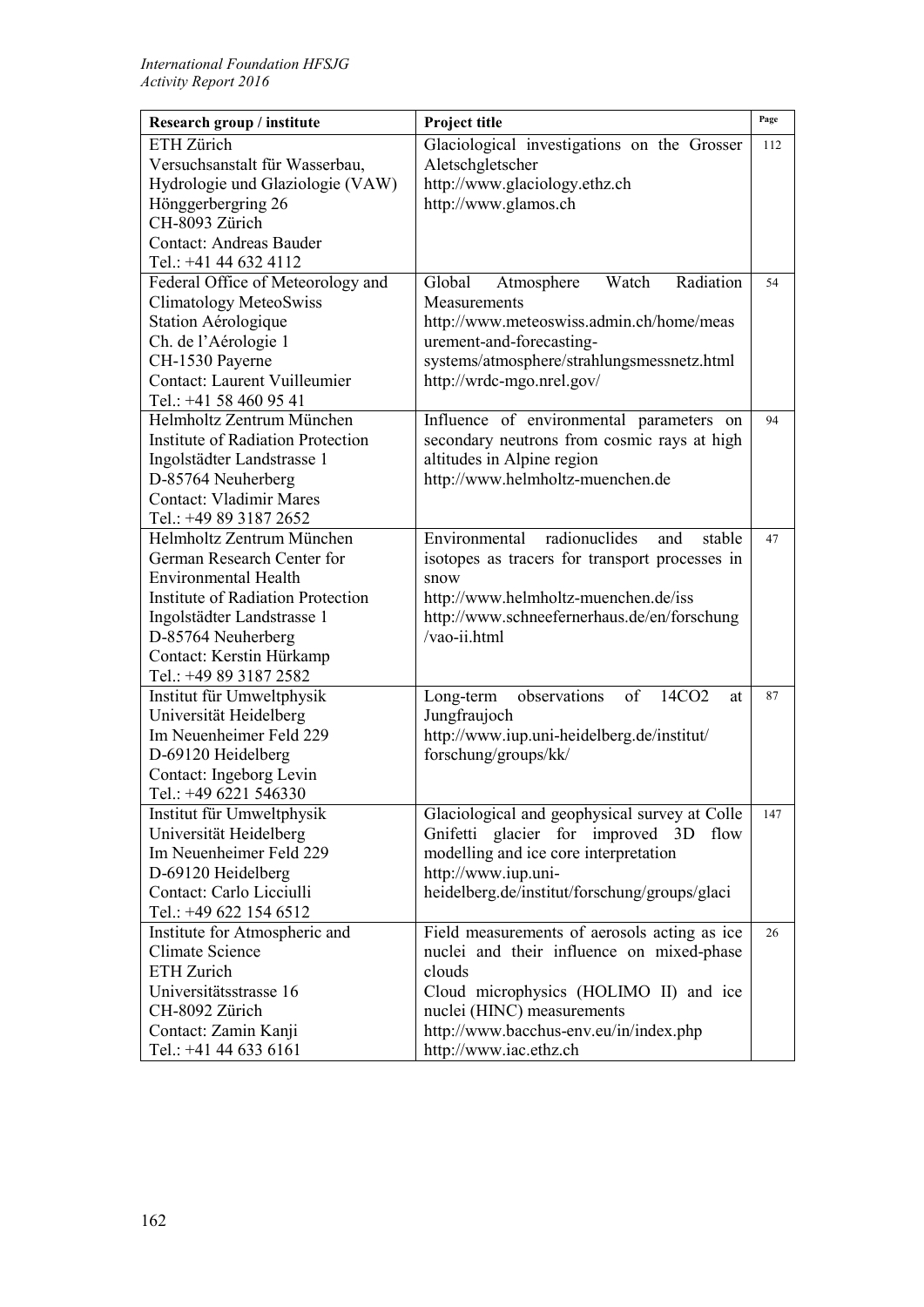| Research group / institute                             | Project title                                                                 | Page |
|--------------------------------------------------------|-------------------------------------------------------------------------------|------|
| Institute for Aerosol and Sensor                       | Development of an airborne sensor for the                                     | 41   |
| Technology                                             | discrimination of volcanic<br>reliable<br>ash                                 |      |
| University of Applied Sciences                         | particles from water droplets or ice crystals                                 |      |
| Northwestern Switzerland (FHNW)                        | http://www.fhnw.ch/engineering/iast                                           |      |
| Klosterzelgstrasse 2                                   |                                                                               |      |
| CH-5210 Windisch                                       |                                                                               |      |
| Contact: Ernest Weingartner                            |                                                                               |      |
| Tel.: +41 56 202 7918                                  |                                                                               |      |
| <b>Institute of Plant Science</b>                      | Effect of low atmospheric pressure on diploid                                 | 131  |
| University of Bern                                     | sexual and triploid apomictic dandelions                                      |      |
| Altenbergrain 21                                       | (Taraxacum officinale agg.)                                                   |      |
| CH-3013 Bern                                           | http://www.ips.unibe.ch/research/interactions/                                |      |
| Contact: Matthias Erb                                  | index eng.html                                                                |      |
| Tel.: +41 31 631 8668                                  |                                                                               |      |
| Institute of Geological Sciences<br>University of Bern | Development and scientific application of<br>nuclear<br>emulsion<br>detectors | 110  |
| Baltzerstrasse 1+3                                     | particle<br>to                                                                |      |
| CH-3012 Bern                                           | geological problems                                                           |      |
| Contact: Fritz Schlunegger                             |                                                                               |      |
| Tel.: +41 31 631 8767                                  |                                                                               |      |
| and                                                    |                                                                               |      |
| Laboratory for High Energy Physics                     |                                                                               |      |
| University of Bern                                     |                                                                               |      |
| Sidlerstrasse 5                                        |                                                                               |      |
| CH-3012 Bern                                           |                                                                               |      |
| Contact: Antonio Ereditato                             |                                                                               |      |
| Tel.: +41 31 631 8566                                  |                                                                               |      |
| Laboratory of Atmospheric                              | Cloud condensation nuclei-activity of black                                   | 33   |
| Chemistry                                              | carbon particles during the CLoud<br>and                                      |      |
| Paul Scherrer Institute (PSI)                          | Aerosol<br>Characterization<br>Experiment                                     |      |
| CH-5232 Villigen                                       | (CLACE)                                                                       |      |
| Switzerland                                            | http://www.psi.ch/lac                                                         |      |
| Contact: Nicolas Bukowiecki                            |                                                                               |      |
| Tel.: +41 56 310 2465                                  |                                                                               |      |
| Laboratory of Atmospheric                              | The Global Atmosphere Watch Aerosol                                           | 20   |
| Chemistry                                              | Program at Jungfraujoch                                                       |      |
| Paul Scherrer Institute (PSI)                          | http://www.psi.ch/lac                                                         |      |
| CH-5232 Villigen                                       | http://www.psi.ch/lac/gaw-monitoring-nrt-                                     |      |
| Switzerland                                            | data, http://www.actris.net/                                                  |      |
| Contact: Nicolas Bukowiecki                            | http://sites.google.com/site/jfjnrt/                                          |      |
| Tel.: +41 56 310 2465                                  | http://www.meteoschweiz.admin.ch/web/en/m                                     |      |
|                                                        | eteoswiss/international affairs/GAW.html<br>http://ebas.nilu.no/              |      |
| Laboratory of Atmospheric                              | Alpine Nucleation in Summertime (ANiS)                                        | 45   |
| Chemistry                                              |                                                                               |      |
| Paul Scherrer Institute (PSI)                          |                                                                               |      |
| CH-5232 Villigen                                       |                                                                               |      |
| Switzerland                                            |                                                                               |      |
| Contact: Katrianne Lehtipalo                           |                                                                               |      |
| Tel.: +41 56 310 4204                                  |                                                                               |      |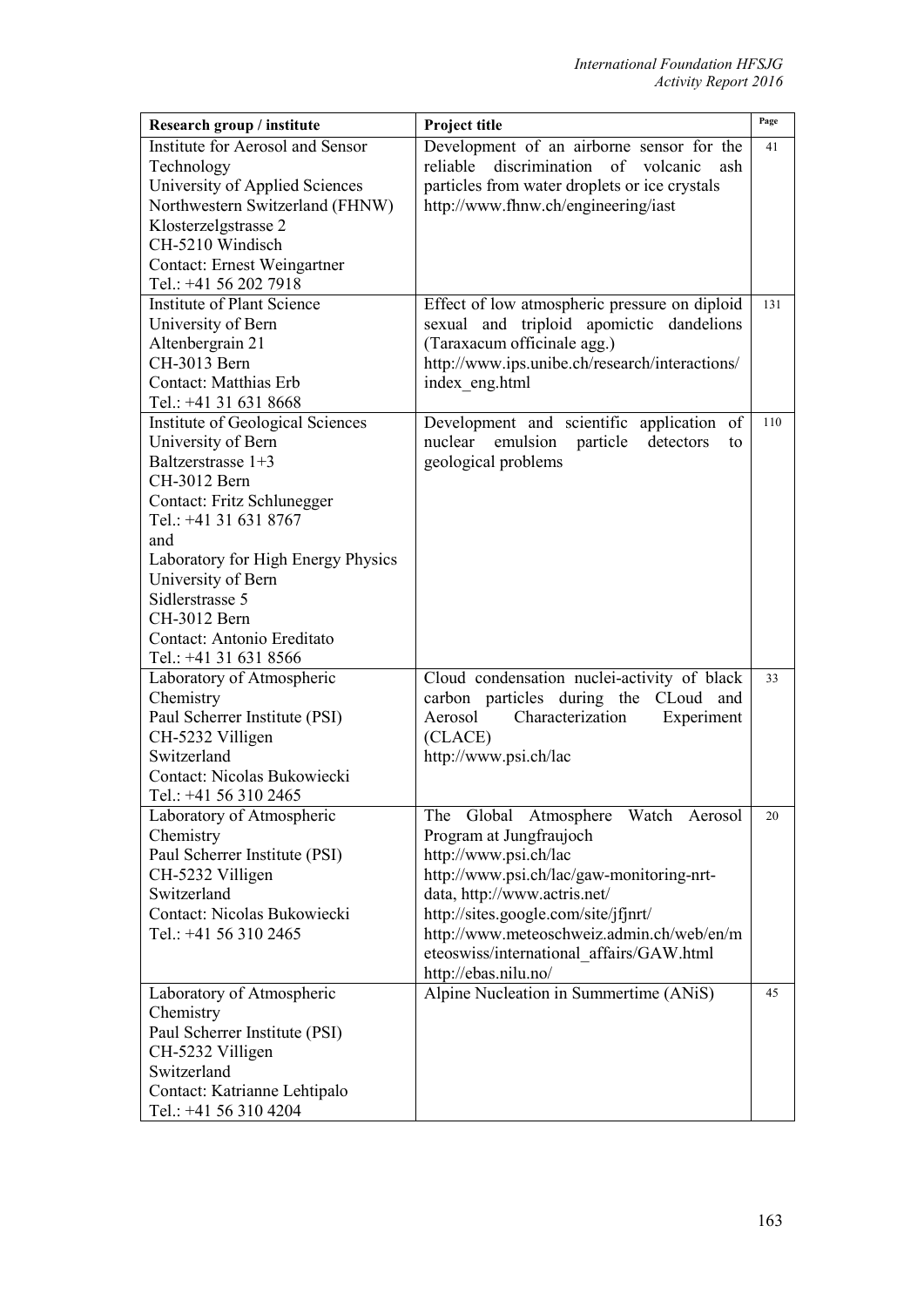| Research group / institute           | Project title                                         | Page |
|--------------------------------------|-------------------------------------------------------|------|
| Max Planck Institut für              | Flask comparison on Jungfraujoch                      | 69   |
| Biogeochemie                         | http://www.bgc-jena.mpg.de                            |      |
| Hans Knöll Str. 10                   |                                                       |      |
| D-07745 Jena / Germany               |                                                       |      |
| Contact: Willi A. Brand              |                                                       |      |
| Tel.: +49 3641 576 400               |                                                       |      |
| MeteoSchweiz                         | The<br>weather<br>in $2016$ :<br>report<br>for<br>the | 6    |
| Krähbühlstrasse 58                   | <b>International Foundation HFSJG</b>                 |      |
| CH-8044 Zürich                       | http://www.meteoschweiz.ch                            |      |
| Contact: Stephan Bader               |                                                       |      |
| Tel.: +41 44 256 91 11               |                                                       |      |
| Physikalisches Institut              | High precision carbon dioxide and oxygen              | 65   |
| Abteilung Klima- und Umweltphysik    | measurements at Jungfraujoch                          |      |
| Universität Bern                     | http://www.climate.unibe.ch/?L1=research&L            |      |
| Sidlerstrasse 5                      | $2$ =atm gases                                        |      |
| CH-3012 Bern                         | http://ds.data.jma.go.jp/gmd/wdcgg/cgi-               |      |
| Contact: Markus Leuenberger          | bin/wdcgg/accessdata.cgi?index=JFJ646N00-             |      |
| Tel.: +41 31 631 44 70               | KUP&select=inventory                                  |      |
| Physikalisches Institut              | Neutron monitors - study of solar and galactic        | 91   |
| Universität Bern                     | cosmic rays                                           |      |
| Sidlerstrasse 5                      | http://cosray.unibe.ch/                               |      |
| CH-3012 Bern                         | http://www.nmdb.eu                                    |      |
| Contact: Rolf Bütikofer              |                                                       |      |
| Tel.: +41 31 631 4058                |                                                       |      |
| Physikalisches Institut              | SONTEL - Solar Neutron Telescope for the              | 145  |
| Universität Bern                     | identification and the study of high-energy           |      |
| Sidlerstrasse 5                      | neutrons produced in energetic eruptions at           |      |
| CH-3012 Bern                         | the Sun                                               |      |
| Contact: Rolf Bütikofer              | http://cosray.unibe.ch/                               |      |
| Tel.: +41 31 631 4058                | http://stelab.nagoya-u.ac.jp/ste-                     |      |
|                                      | www1/div3/CR/Neutron/index.html                       |      |
| PMOD/WRC                             | Measurements of radiation fluxes and aerosol          | 51   |
| Dorfstrasse 33                       | optical depth in the frame of the GAW-CH              |      |
| CH-7260 Davos Dorf                   | Comprehensive<br>Radiation<br>project<br>Flux         |      |
| Contact: Julian Gröbner              | Assessment (CRUX)                                     |      |
| Tel.: +41 58 467 5157                | ftp://ftp.pmodwrc.ch/stealth/002 payerne/liras        |      |
|                                      | /cloudcam/jf/                                         |      |
| Swiss Federal Office of Topography   | Automated GNSS Network for Switzerland                | 119  |
| Swisstopo                            | (AGNES)                                               |      |
| Seftigenstrasse 264                  | http://www.swisstopo.ch/pnac                          |      |
| CH-3084 Wabern                       | http://egvap.dmi.dk/                                  |      |
| Contact: Elmar Brockmann             | http://www.iapmw.unibe.ch/research/projects/          |      |
| Tel.: +41 58 4690 256                | STARTWAVE/                                            |      |
| Université de Liège                  | solar<br>infrared<br>High resolution,<br>Fourier      | 11   |
| Institut d'Astrophysique et de       | Transform spectrometry. Application to the            |      |
| Géophysique                          | study of the Earth atmosphere                         |      |
| Quartier Agora                       | http://girpas.astro.ulg.ac.be/                        |      |
| Allée du six Août, 19 - Bâtiment B5a | ftp://ftp.cpc.ncep.noaa.gov/ndacc/station/jung        |      |
| B-4000 Liège, Belgium                | frau/hdf/ftir                                         |      |
| <b>Contact: Christian Servais</b>    |                                                       |      |
| Tel.: +32 4 366 97 84                |                                                       |      |